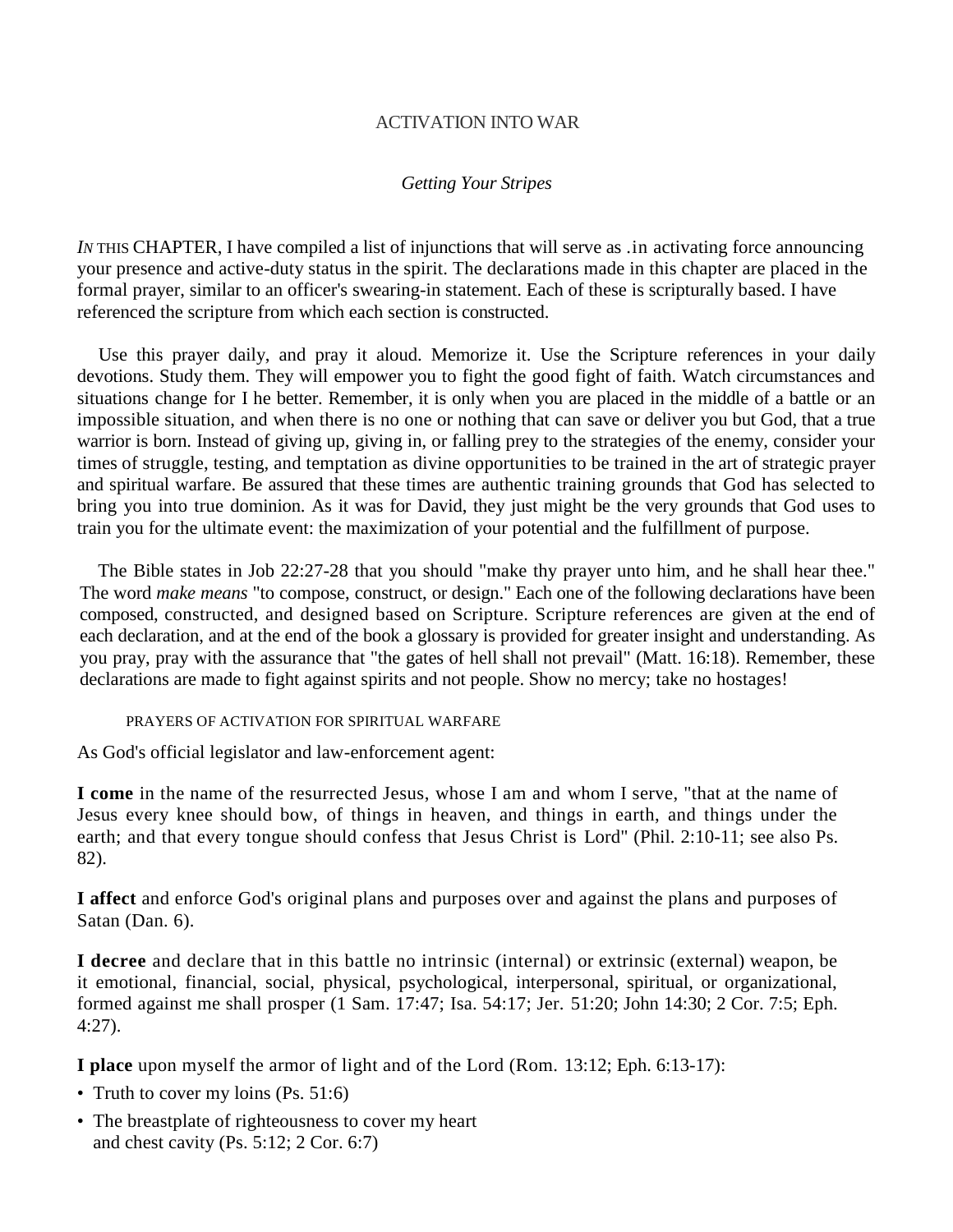- The gospel of peace to cover my feet (Isa. 52:7)
- The shield of faith to defensively and offensively cover my body (Heb. 10:38; 11:1, 6)
- The helmet of salvation to cover my head (Isa. 59:17; 1) Thess. 5:8)
- The sword of the Spirit, which is the Word of God (Eph. 6:17; Rev. 1:16)
- The Lord Jesus Christ (Rom. 13:14)
- A robe of righteousness (Isa. 61:10)
- The glory of God is my reward (Isa. 58:8).

**I decree** and declare that the weapons of my warfare are not carnal but mighty through God (1 Sam. 17:45; Rom. 13:12; 2 Cor. 10:3-6; Eph. 6:13-18).

**I pull down** strongholds and cast down vain imaginations and every high thing that lifts itself against the knowledge of Jesus Christ. My thoughts are now subject to the lordship of Christ (Isa. 14:13-14; Ezek. 28:2; 2 Cor. 10:5).

**I speak** that God's anointing destroys every yoke in my life and that my soul, spirit, and body now function in order according to divine systems of protocol (1 Cor. 9:27; 14:40).

**I decree** and declare that I am healed and Spirit filled; sickness and disease are far from me (Isa. 53:5).

**I establish** divine parameters, boundaries, and borders and legislate and establish the laws of the kingdom of heaven to govern all activities within (1 Chron. 4:10; Ps. 147:14; Isa. 60:18).

**I overrule** (disallow and veto) every diabolical sanction, subverting activity, injunction, directive, mandate, or order that opposes the will of the Lord concerning my life, ministry, and family (Matt. 18:18).

**I nullify** diabolical decisions and rulings concerning my ministry, my life, and the lives of family members, friends, and associates (Isa, 38:1-5: 39:6-8; Matt. 16:19).

**I take control** over the airways, galaxies, systems, spheres, stratospheres, hemispheres, atmospheres, realms, regions, and domains (Jer. 1:10; Matt. 16:19; 18:18; 1 Cor. 6:2-3; Eph. 2:6; Rev. 5:10; 11:12).

**I dispossess** master spirits and employ Michael, other archangels, and the angelic host to handle any satanic contentions, disputes, strivings, and resistance concerning this injunction (2 Kings 7:5-7; 2 Chron. 32:21; Dan. 3:24-25; 6:22; 10:13; Ps. 91:11; 103:20; Heb. 1:14).

**I declare** successful divine and angelic undertakings, under-girding, reinforcements, and assistance. According to Your Word in Psalm 103:20, angels now "excel in strength" to marshal and protect my personage, property, and possessions (2 Kings 6:17; Dan. 3:15-30; Acts 12:1-10).

**Jehovah-Gibbor,** contend with those who contend with me; fight against those who fight against me. Take hold of shield and buckler, and stand up for my help! Draw out also the spear and javelin and close up the way of those who pursue and persecute me. Clothe Yourself in Your garments of war. Muster your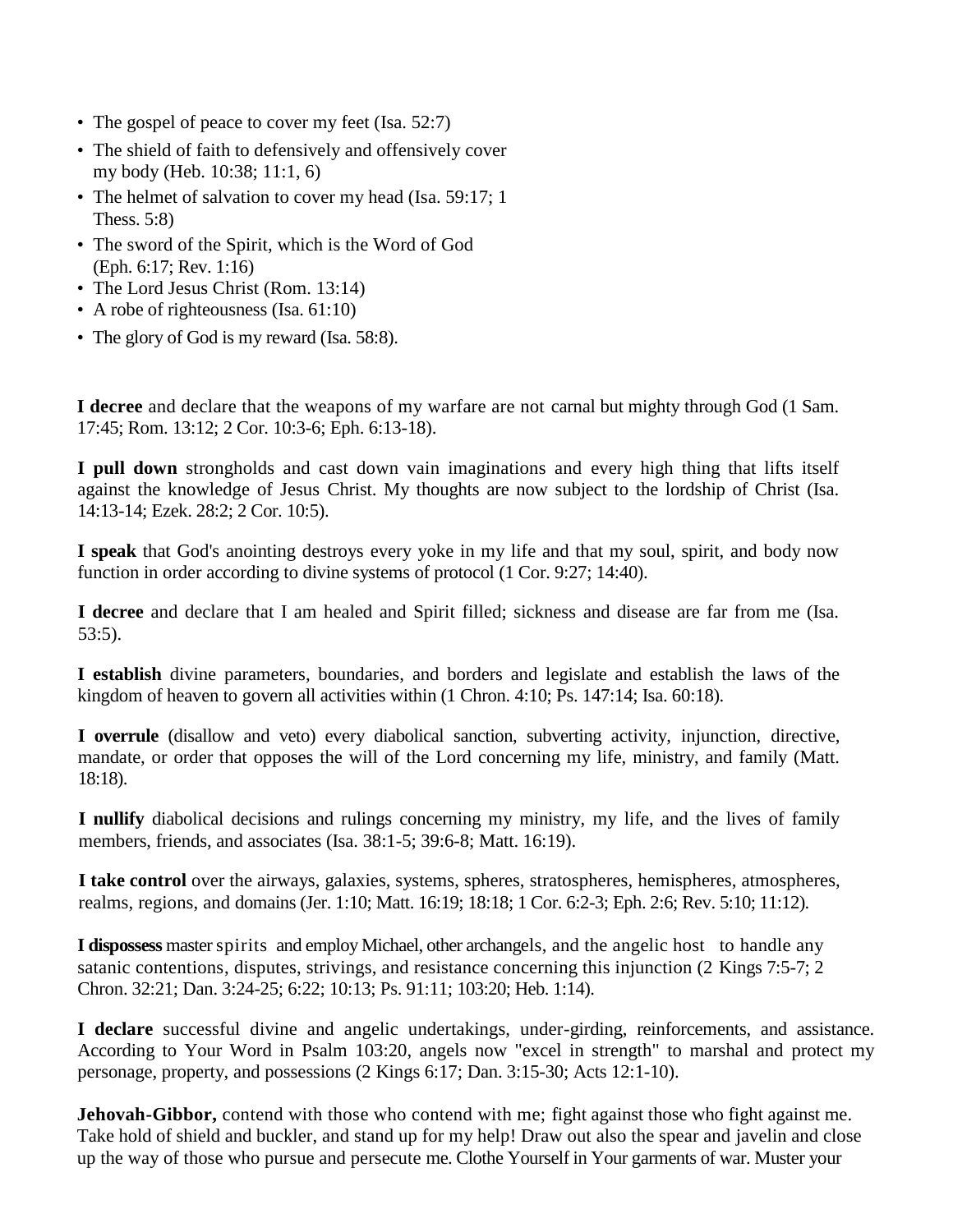devices; gather your weaponry and ammunition from your divine arsenal. Make bright your arrows, gather your shields, and let vengeance be your ultimate goal as You overthrow the chariots, horses, and riders. Let terror strike the hearts of my enemies and cause their hearts to fail.

**I decree** and declare that by You I run through troops and leap over walls. You are my God: the God who girds me with strength and makes my way perfect. It is You who makes my feet like hinds' feet, giving me stability so that I am able to stand firmly and progress on the dangerous heights of testing and trouble. You set me securely upon my high places. You teach my hands to war and my fingers to fight, granting me supernatural strength and abilities so that my arms break a bow of steel. You are my Rock, my Shield, and my Strong Tower. You have equipped me with the shield of Your salvation, and Your right hand establishes me as a victor in this battle. Beat down the enemy. Give me his neck. Cause me to pursue and overtake them until they are wounded and consumed, falling at my feet, never Ito rise again. Establish my name in the heavens. Let them who hear of me submit and obey me.

**I announce** that it is You who have blessed me. It is You who empowers me. It is not by my might nor by my power, but by the spirit of the Lord. For when the enemy shall come in like a flood, Your Spirit lifts up a standard against him (Exod. 15:3; Deut. 32:41-42 Pi, 7:13; 18:29-50; 35:1-8; 144:5-7; Isa. 42:13-14; 59:16-19; Hag. 2:22).

**I forbid** and disallow further opposing activities of any satanic personalities with diabolical assignments concerning my life, ministry, and family, and I wage a war with them (Neh. 4:14).

**I disapprove** and prohibit any demonic interception and interference or resistance (Dan. 10:1-13).

**I resist** satanic contentions, intentions, provocations, and negotiations concerning my life and my soul, and superimpose prophetic purpose and divine destiny over and against all activities and opposing forces that are contrary to the will of God in Christ Jesus concerning my life (1 Sam. 1:1-8; 1 Kings 22:1-23; 1 Chron. 21:1-2; Job 1:7-12; 3:25; Jude 9).

**I bind** satanic harassment and rebuke satanic concentrations (2 Sam. 11:1-2). I bring to a halt and prohibit all satanic surveillance (1 Sam. 18; Matt. 26:4; Mark 11:18; Luke 6:11; Acts 16:16-19).

**I lift** false burdens and remove feelings of heaviness, oppression, and depression. I cast them upon the Lord who sustains. I shall not be moved (Ps. 12:5; 54:2; 55:22; Isa. 10:27; 61:3; Matt. 11:28-30; John 14:1).

**I decree** and declare that by the anointing, all covenants, contracts, chains, fetters, bondages, proclivities, and captivities that are contrary to, oppose, or hinder the fulfillment of God's original plan and purpose are broken. I am liberated from generational/satanic/demonic alliances, allegiances, soul ties, spirits of inheritance, and curses. I sever them by the sword of the Lord, the blood, and the Spirit. I speak to my DNA and declare that I am free from any and all influences passed down from one generation to another—biologically, socially, emotionally, physiologically, psychologically, spiritually, or by any other channel unknown to me but known to God. I resist every spirit that acts as a gatekeeper or a doorkeeper to my soul, and I renounce any further conscious or unconscious alliance, association, allegiance, or covenant. I open myself to divine deliverance. Father, have Your way now! Perfect those things concerning me (Deut. 5:9; 7:8-9; Eccles. 7:26; Isa. 61:1; Acts 8:9-13; Gal. 5:1; 1 Thess. 5:23-24; 2 Tim. 2:25).

**I decree** and declare that a prayer shield, the anointing, fire walls, smoke screens, and a *bloodline* form hedges of protection around me and hide me from the scourge of the enemy, familiar spirits, and any and all demonic personalities, making it difficult, if not impossible, for them to effectively track or trace me in the realm of the spirit. There shall be no perforations or penetrations to these hedges of protection (Exod.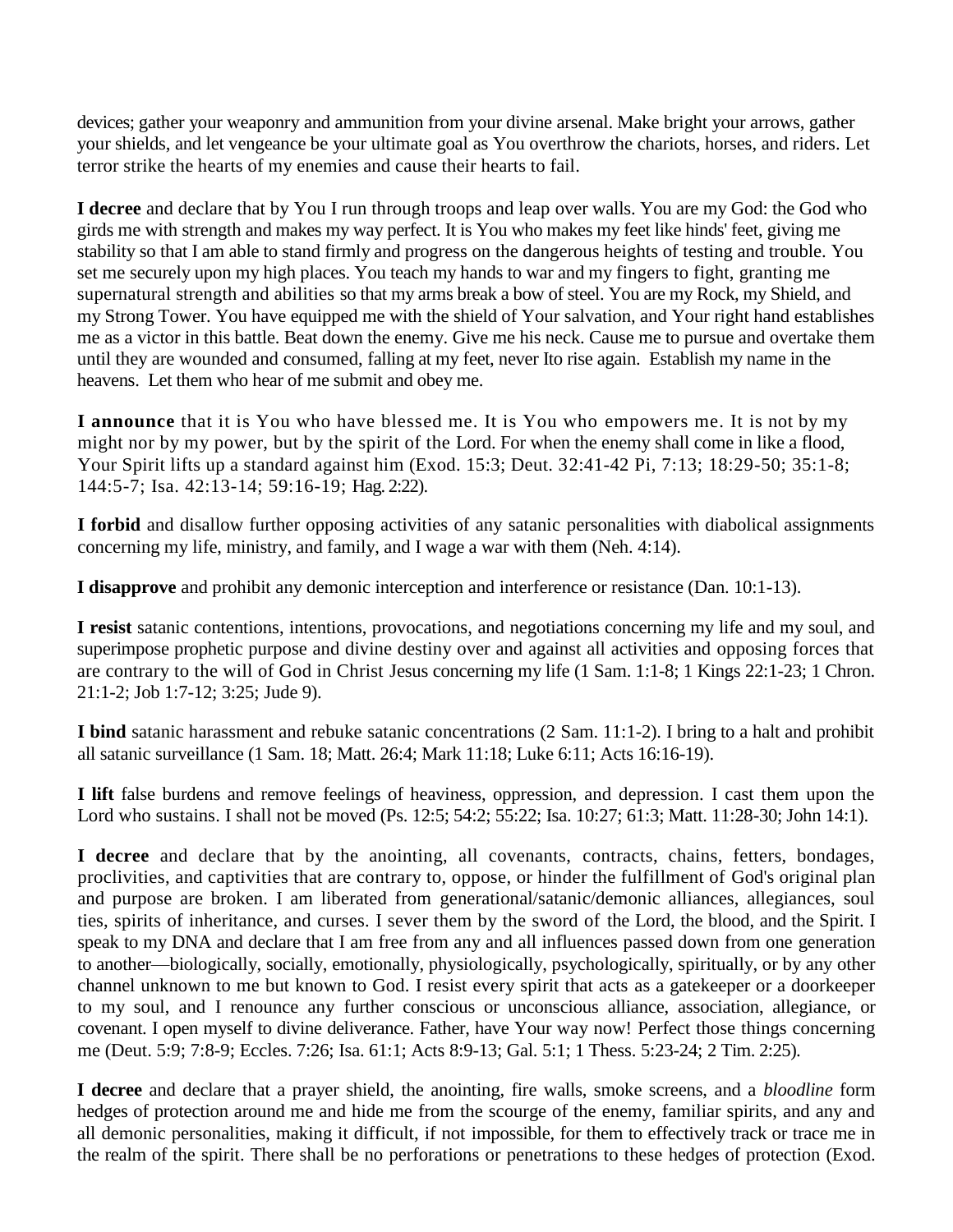12:13; Job 1:7-10; Ps. 91; Zech. 2:5).

**I release** my name into the atmosphere and declare that prayer warriors, intercessors, and prophetic watchmen are picking me up in the realm of the spirit. I speak that they will not cease or come from their watchtowers until their assignments have been completed. I decree and declare that they will conduct their intercessory assignments under the direction of the Holy Spirit and Jesus Christ, who is my chief intercessor (Jer. 27:18; Ezek. 3:17; Luke 18:7; John 16:13; Rom. 8:26-27, 34; Heb. 7:25).

**I decree** and declare that the Spirit of the Lord is upon me—the spirit of wisdom, understanding, divine counsel, supernatural might, knowledge, and of the utmost fear of Jehovah. As I advance, I am divinely empowered and increase in skill and understanding (Isa. 11:2-3; Eph 1:17 18; Col. 1:9-11; 3:10).

*I* **obliterate** and annihilate satanic impressions, illusions, projections, perceptions, suggestions, suspicions, and deceptions set up as a decoy or an ambush to my soul and those assigned to pray with me, for me, on behalf of me, and those who work with me, are assigned to me, and interact with me daily (1 Kings 22:5-40; Acts 13:50; 2 Chr. 2).

**I forcefully resist** the wiles of the devil and prohibit the hijacking of divine thoughts, inspiration, revelation, insight, wisdom, knowledge, and understanding emanating from the throne room of my heavenly Father, especially those who initiate, stimulate, sustain, and reinforce my kingdom authority in the earth realm and in the heavenlies, and who facilitate God's redemptive purpose (Matt. 13:19; Eph. 6:11).

**I put a halt** to all distractive, disturbing, and destructive measures. For this reason was the Son of God made manifest, that He would destroy the works of the enemy (John 2:15-17; Acts 16:16-19; 1 John 3:8).

**I prevail** against satanic inhibitions, prohibitions, and all limitations. I decree and declare that all invisible and invincible walls .ire destroyed (Josh. 6:1; Col. 1:16).

**I execute** divine judgment against satanic/demonic activities, and I war in the spirit of Elijah and Jehu (1 Kings 18; 2 Kings 9: 1-10:28).

**I disapprove,** nullify, dismantle, cancel, and forcefully oppose ANY SATANIC operations, maneuvers, manipulations, subversions,

strategies, tactics, plots, plans, and ploys that are designed to hinder, prevent, frustrate, foil, deny, or delay God's original plans and purposes from their quick, swift, and speedy manifestation, particularl y in their correct time and season (Dan. 7:25).

**I prohibit** the alteration and changing of any time or laws concerning my life and ministry or the life of my family. I move synchronized and syncopated to the choreographic, symphonic, and orchestrated movements of God (Gen. 1:1-5; Dan. 6:1-15; 7:15-27).

**I establish** that if laws, statutes, codifications, bills, charters, and constitutions are changed, they are changed in my favor so that I may prosper in the place of my assignment and the land in which I am domiciled (Dan. 6:25-28).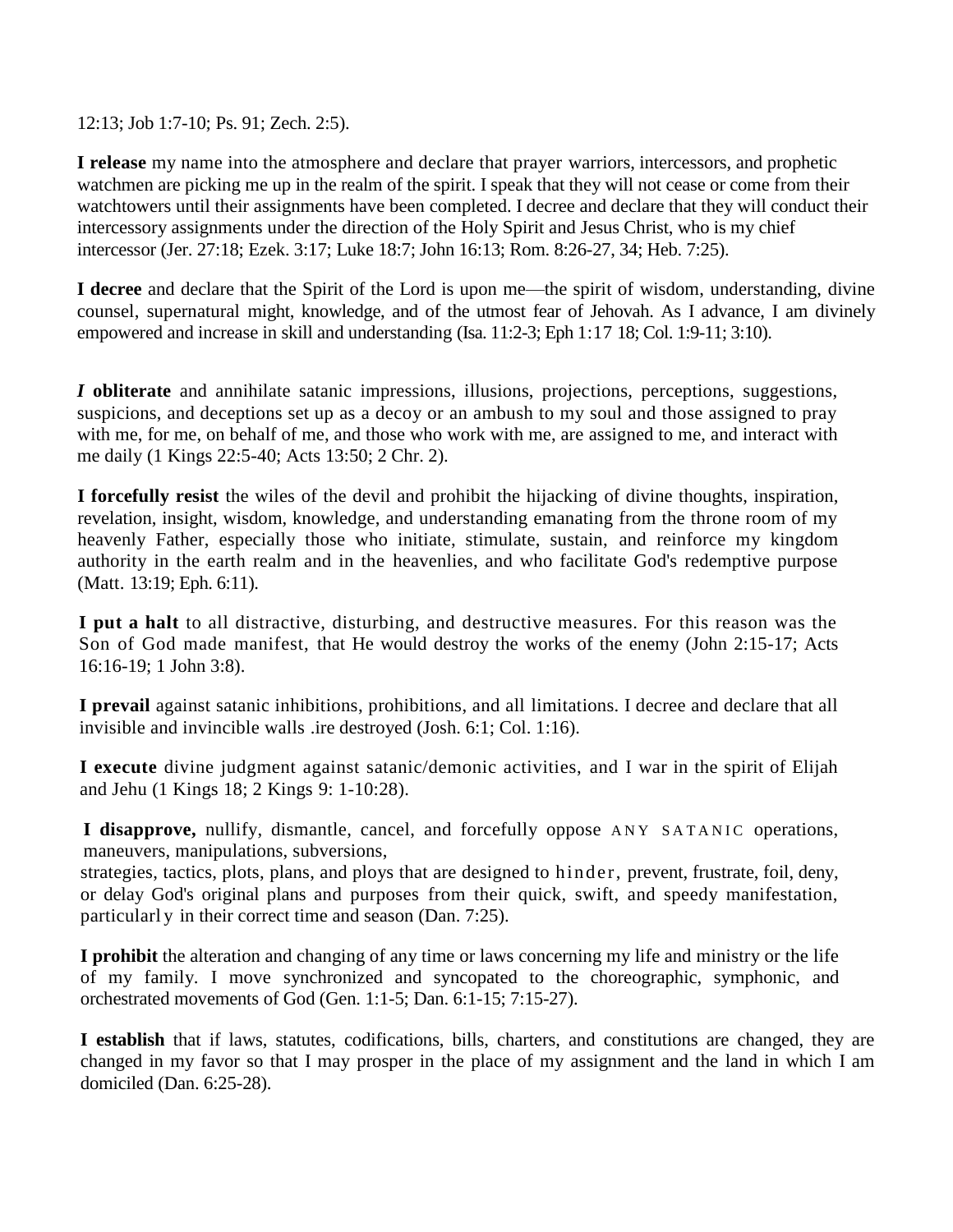**I decree** and declare that my times and seasons are in the hands of the Lord and they shall not be altered or adjusted by anyone or anything. I function under the anointing of the sons of Issachar, and God gives me the divine ability to accurately discern my times and seasons (1 Chron. 12:32; Ps. 31:15; Eccles. 3:1-8; Daniel 2:21-22).

**I decree** and declare that the eyes of my spirit function with 20/20 vision for correct understanding and interpretation of divine movements. My ears are in tune with the correct frequency of the Spirit, and I have clear transmission (2 Kings 6:17; Job 42:5; Ps. 119:18; Isa. 29:18; Jer. 1:11-16; 2 Cor. 4:4; 7:2; Eph. 4:18; Rev. 4:1).

**I decree** that this day I operate according to God's divine timetable/calendar. I decree that God's agenda is my agenda. I am not my own; I have been bought with a price. I therefore submit myself to Him alone. I declare that, like Jesus, "I come: in the volume of the book it is written of me" (Ps. 40:7; see also Ps. 139:16; 1 Cor. 7:23; James 4:7).

**Father, overthrow** the plans of troublemakers, scorners, scoffers, mockers, persecutors, and character assassins. Expose satanic representatives and grant unto me divine strategies and tactics to identify, resist, and overcome plots and plans established for my demise (Esth. 9:25; Ps. 5:10; 7:14-16; 34:21; 35:1-8; 52:5; 83:13-17; 141:10; Prov. 26:27; 28:10; Dan. 3, 6; Matt. 7:15-23; 2 Cor. 11:14-15):

- Draw out Your spear and stop them in their way.
- Let them be confounded and put to shame.
- Let them fall by their own counsels.
- Let them be turned back and brought to confusion.
- Let them be as chaff driven by the wind.
- Let the angel of the Lord persecute them.
- Let their way be through dark and slippery places, with the angel of the Lord pursuing and afflicting them.
- Let them be put to shame and dishonor who seek and require my life.
- Let them be turned back and confounded who plan my hurt.
- Let destruction come to them suddenly.
- Let them fall to their own destruction.
- Let destruction come upon them unaware.
- Let them stumble and fall into the very destruction they have contrived for me.
- Let them be wounded and destroyed by the very weapons they have devised for me.
- Let them be caught in the same net that they set for me.
- Let them fall in the very pit that they dug for me.
- Let them be hung by the very noose they constructed for me.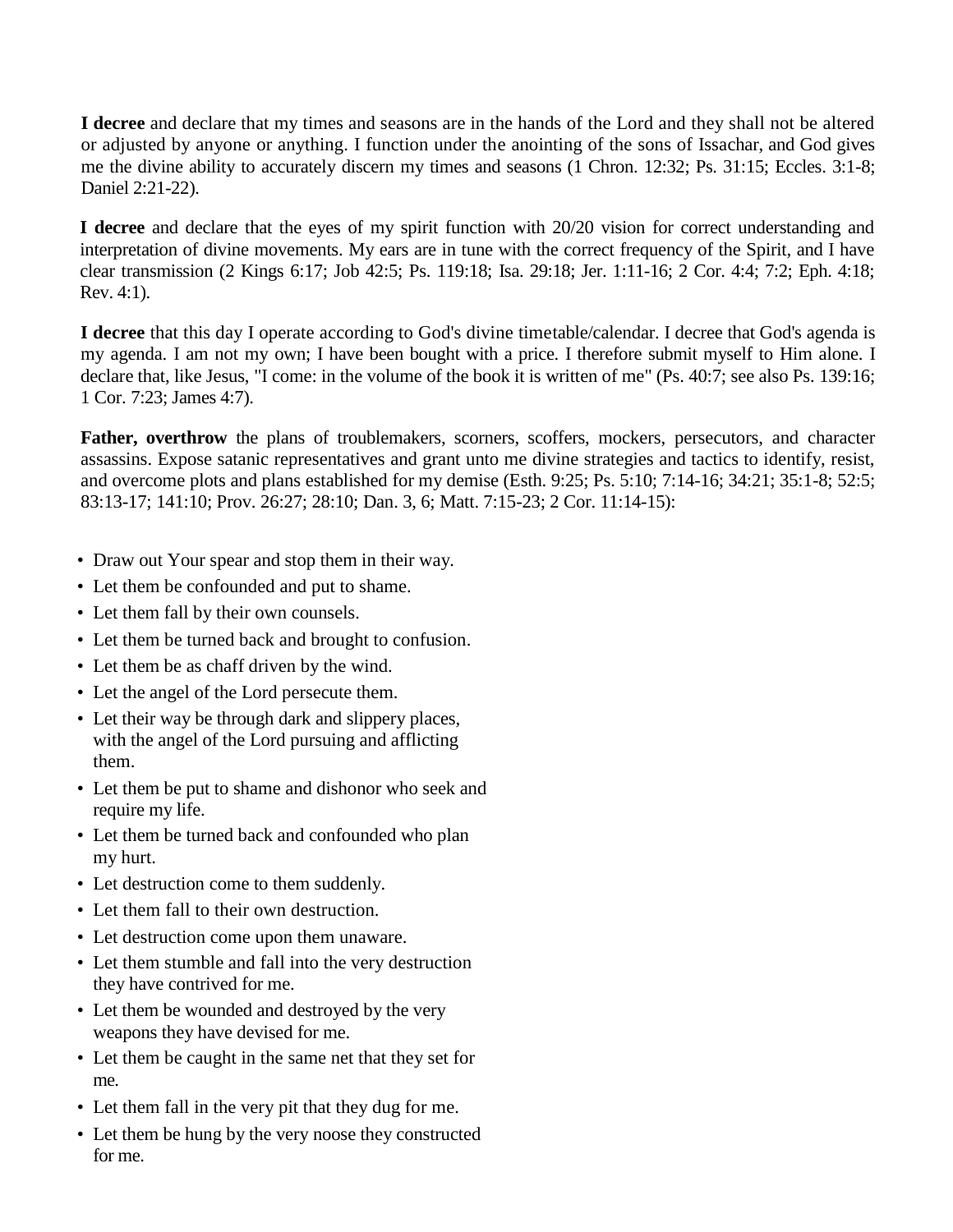- Let them be burned in the very fire they have lit for me.
- Let them be consumed by the very beasts they have prepared for me.
- Strike them down in the very act of their mischief.
- Let their mischief be returned to them twofold.
- Pluck them out of their dwelling place.
- Root them out of the land of the living.
- Let evil slay them and desolation be their lot.
- Make them like a wheel turning in confusion.
- Make them as the stubble before the wind.
- Make them as wood burned by fire.
- Persecute them with Your tempest.
- Cause fear and terror to grip their hearts.
- Let them be confounded and troubled forever.

**I employ** the hosts of heaven to war against the hosts of darkness (1 Sam. 17). Take command over, bring to a halt, and place a moratorium on further demonic movements and satanic activities emanating from:

- The underworld and its six regions (Isa. 14:9, 15; 38:18; Dan. 7:1-28; Rev. 20:13-14)
- Death (Job 34:22; 1 Cor. 15:55)
- Hell/Sheol/Hades (Isa. 14:19)
- The grave (Isa. 38:10; Ezek. 31:15)
- The pit (Ezek.  $32:23$ )
- The abyss, the lower region of the pit (Isa. 38:17; Ps. 30:3)
- Regions of the sea (Job 41:1-31; Ezek. 26:16)
- Heavens (Eph. 2:6; 6:12; Rev. 12:7)
- Terrestrial, subterrestrial, and celestial domains (Isa.

14:12-14; Jer. 1:10; Luke 11:16-26; Rom. 8:14-23; Phil. 2:10)

**I superimpose** the prophetic word over all abortive measures, strategies, and tactics of the enemy (1 Tim. 1:18-20).

**I overrule** and overthrow, according to Isaiah 54:17, ill-spoken words, ill wishes, enchantments, divinations, spells, hexes, and curses, witchcraft prayers, and every idle word spoken contrary to God's original plans and purposes.

**I reverse** the curse associated with these utterances and decree and declare that they shall not stand, they shall not come to pass, they shall not take root, and their violent verbal dealings are returned to them twofold.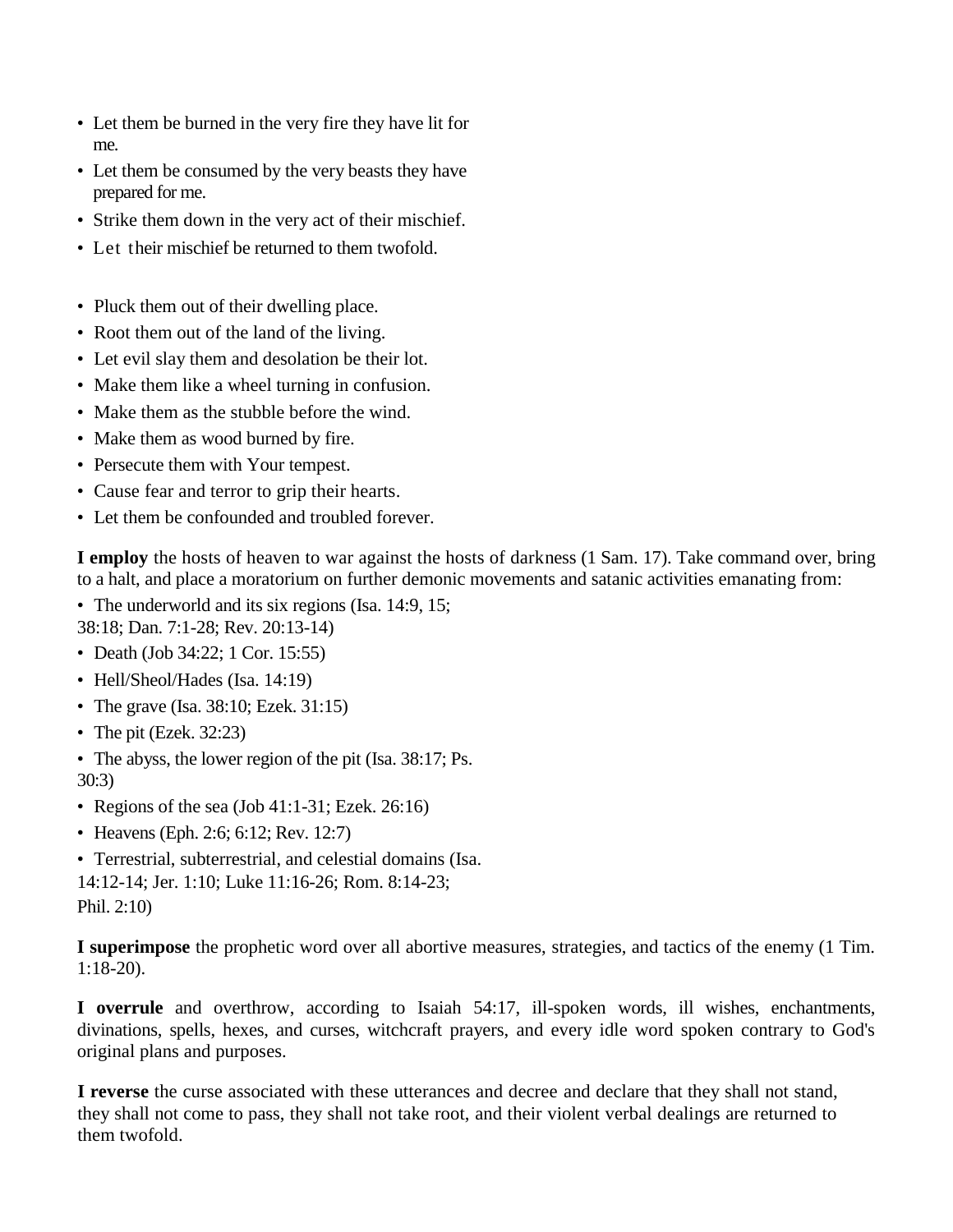**I declare** that every lying tongue is wrong and that truth prevails. Put a hook in their nostrils, bridle their lips, and hide me from the scourge of their tongues (Job 5:21; Ps. 5:6-10; Isa. 37:29).

**I come** against falsehoods, slander, speculation, accusation, misrepresentation, and character assassination. Father, cause the heavens to bow down with divine judgment; cast forth lightning to scatter them; shoot out Your arrows to destroy them; send Your hand from above and rid me of them. I will lose no ground or territory through their undermining efforts or initiatives (1 Kings 21:1-16; Ps. 144:5-7).

**I prohibit** the accuser of the brethren from operating or influencing the soul or mind of anyone who comes into contact with me (Rev. 12:10).

**I reverse** the effect of any stigmas and declare that divine favor, grace, honor, and well wishes now replace any and all negative feelings, perceptions, and thoughts concerning myself, my family, and the work/ministry that I am called to accomplish.

**I decree** and declare that nobility and greatness are my portion (Gen. 12:1-3; Ps. 5:12).

**Father,** frustrate the signs of witches and warlocks who with-sl.md the anointing as You did with Jannes and Jambres in the days of Moses. Confound the omens of the liars, astrologers, psychics, prognosticators, sorcerers, and the like. Make fools of diviners, and make their dark knowledge foolishness (Isa. 44:25; 2 Tim. 3:8).

**Rebuke** and dismantle satanic alliances, and arrest them by the Spirit. Let every covert and/or clandestine effort and endeavor fail (2 Chron. 20:35; Neh. 4:7-8; Esth. 3-9; Job 5:12-14; Ps. 35:4; 55:9; 70:2; 83:17; 129:5).

- Disappoint the devices that they have crafted so that their hands cannot perform their enterprise.
- Take them in their own crafty and devious ways.
- Let them meet with darkness in the daytime and grope in the noonday as in the night.
- Release divine viruses to invade satanic databases, and command that they be consumed and destroyed.
- Let all future diabolical communications and networking fail. Any attempts shall only yield incoherency and misunderstandings.
- Send a spirit of confusion among them.
- Let their tongues be divided.
- Overrule and overthrow sabotage, subversions, and setbacks.
- Let every attack of retaliation fail.

**Confirm** the words of Your servant in their midst, and perform the counsel of Your messengers (Isa. 44:26).

**Send** divine angelic, prophetic assaults and maneuvers against diabolical intelligence (Josh. 5:13-14; Ps. 103:20-22).

**Arrest** those who operate in the spirit of Jezebel or Belial. Let them not resist the anointing, usurp authority, or gain any ground in the natural or in the realm of the spirit (1 Sam. 10:27; 1 Kings 19:1-5; 21:1- 16).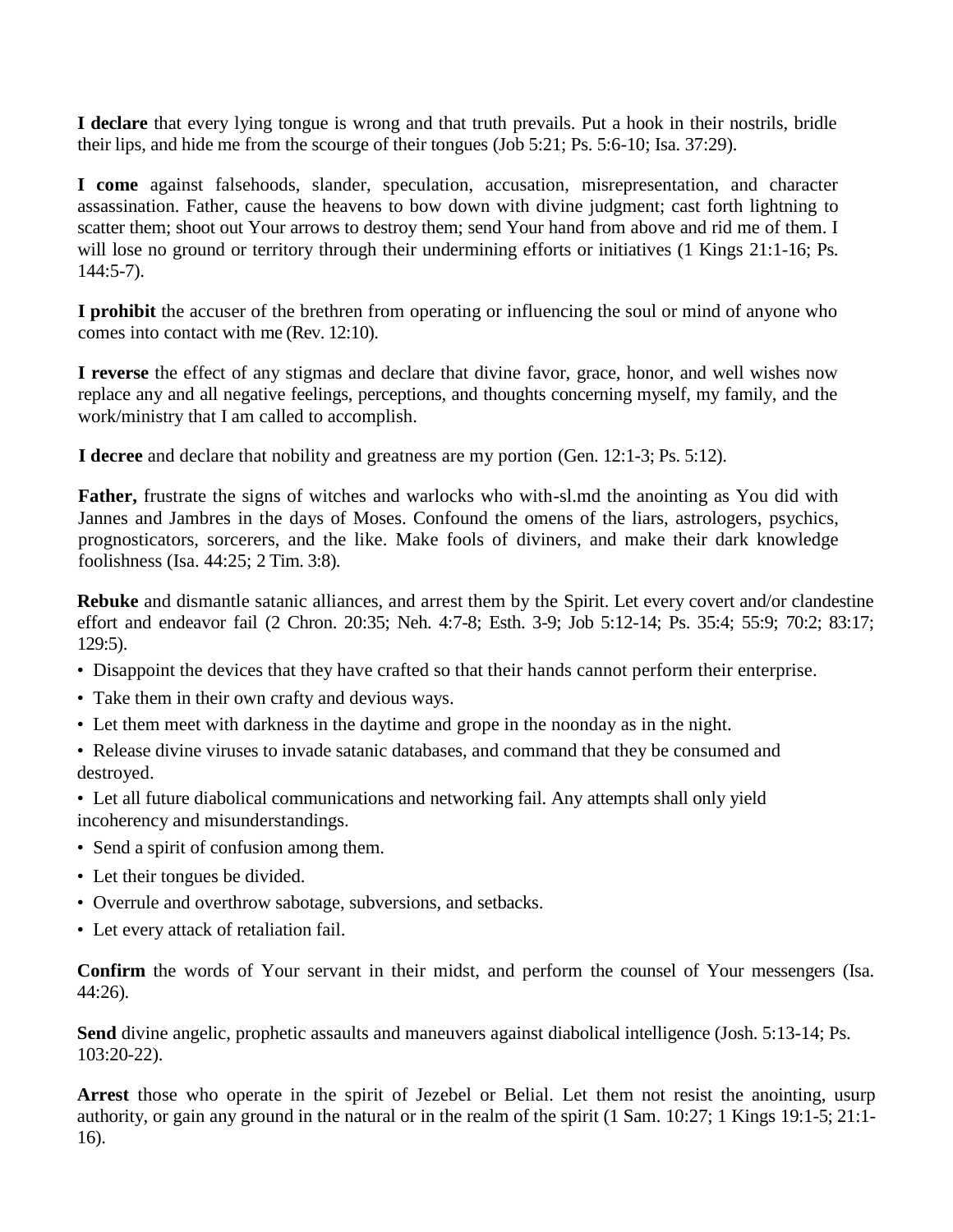**I prohibit** satanic manifestations and speak that divine "abortive" measures and "miscarriages" occur in satanic wombs and incubators (2 Cor. 10:5).

Now Father, You have given me a great work to accomplish. I war for the releasing of finances and all resources that belong to me. Everything prepared for me before the foundation of the world, that pertains to my life (ministry, calling) and godliness comes to me now. I shall not/will not be denied. I shall not/will not accept substitutes. I call resources from the north, south, east, and west. I decree and declare that every resource necessary for me to fulfill God's original plans and purposes comes to me without delay now *(2* Pet. 1:4).

**I decree** and declare that the wealth of the wicked is no longer laying up for me but is released now. Let those who hold on to my wealth longer than they should be afflicted and tormented without relief until they release what rightfully belongs to me. I command Satan to "cough it up," spit it out, loose it, release it, and let it go (Job 20:15-18; Ps. 66:12; Eccles. 2:26).

**Jehovah-Jireh,** loose the loins of kings! In the name of Jesus, command that the two leaved gates be opened. Go before me and make the crooked places straight. Break in pieces the gates of brass, and cut asunder the bars of iron. Grant unto me, according to Your riches in glory, Your tender mercies and immeasurable favor, the treasures of darkness, and hidden riches of secret places (Isa 45:1-3). I declare that the Cyrus anointing flows unhindered, and uncontaminated in my life (Isa. 60:10-17; Phil. 4:19).

Lift up your heads, 0 ye gates (keepers of the gates), and be lifted up forever, you age-abiding doors (doorkeepers) that the King of Glory, the Lord strong and mighty, the Lord of hosts, may come in (I's. 24:7-10). I announce my awareness that cannot deny Him ACCESS. Therefore, I will not and cannot be denied of what rightfully belongs to me!

**I decree** and declare the releasing of the forces of the Gentiles, the gold and silver from my prophetic Tarshish, and my prophetic queen of Sheba to come laden with every precious possession/ resource/endowment fit for the sons and daughters of the King of kings.

**I decree** and declare that I shall suck the milk of the Gentiles at the breast of kings (Isa. 60:16). I shall be enlarged as the abundance of the sea is converted unto me (Isa. 60:5). The sons of strangers shall build up my walls, and their kings shall minister unto me (Job 27:16-17; Isa. 60).

**I decree** and declare that my God has brought me into my wealthy place, and I dwell in my prophetic Goshen. I increase in substance and prosper in the land whereto I abide and am sent as an ambassador of God. As His official representative, all diplomatic and aristocratic rights, privileges, respect, and honor are extended to me. Grace, truth, goodness, and mercy are my bodyguards.

**I decree** and declare wisdom is my counselor; the Holy Spirit is

my consultant; Jesus Christ is my advocate. God, El Elyon, my only judge has declared and I therefore establish that my officers are peace, my exactors righteousness, my walls salvation, and my gates praise (Gen. 47:27; Isa. 60:17-18).

**I decree** and declare that my set time of favor will not be frustrated (Ps. 102:13).

**I release** upon my life, ministry, the lives of every family member, associate, and friend the following anointings for wealth and prosperity so that God and God's name alone is glorified:

• Jabez anointing (1 Chron. 4:10)